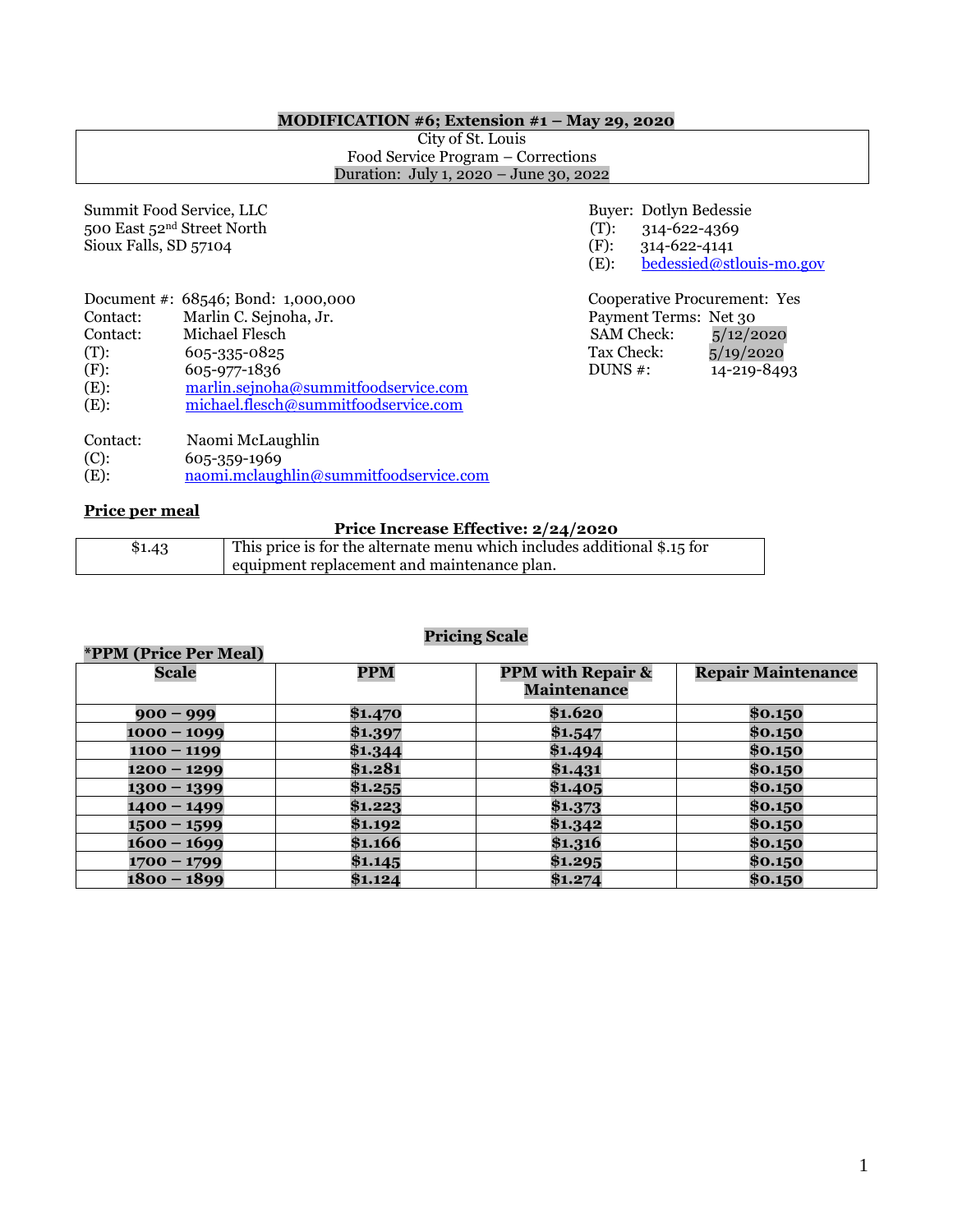### **SCOPE OF WORK**

Vendor to provide three nutritionally adequate, appealingly presented meals each day to approximately **650** individuals incarcerated in the Medium Security Institution, 7600 Hall Street, St. Louis, MO 63147 (MSI) and approximately **550** individuals incarcerated in the St. Louis Justice Center, 200 South Tucker Blvd., St. Louis, MO 63103 (CJC). Vendor to also provide sack lunches at the Medium Security Institution lunches and the City Justice Center each day. The highest count of inmates for both facilities was 2,135 and the lowest was 1,079.

### **TERMS AND CONDITIONS**

### **A. DURATION**

The Food Service Contract executed as a result of this bid will be for a term of five years with up to five (5) one year extensions.

### **B. MENU**

- 1. All meals and sack lunches served will follow the attached recommended menu cycle and meet at minimum, a 2,800 calorie diet, or the contractor may propose during the bid process, substitutions of higher quality and nutritional value. This minimum **excludes** calories from condiments, butter/margarine.
- 2. CBM will use the alternative menu submitted with bid.
- 3. Contractor will be required to provide special diet, religious and holiday meals as approved by the Commissioner or his/her designee.
- 4. The food must be prepared in accordance with tested recipes and preparation procedures.
- 5. The hot and cold food must be held and transported under optimum temperature conditions. Temp will be checked randomly at delivery destination.
- 6. All portions, at a minimum, must be consistent and in accordance with the menu specifications.
- 7. All meals will achieve the highest possible quality relative to flavor, texture, temperature, appearance and palatability.
	- a) **Contingency Meals** The contractor will be required to provide food service at no additional cost to the Division in the event of lockdowns, riots, fire, power- failure, severe weather conditions or other events that would hinder the normal operation of a detention facility. At a minimum, the contractor must maintain an on-premise inventory sufficient to prepare and serve seven (7) days of scheduled meals. The contractor will be required to submit an approved contingency plan to the Commissioner, which will address the manner in which a nutritionally equivalent menu can be provided, so as to meet this requirement, within thirty (30) days of assuming the contract.
	- b) **Menu/Substitutions/Changes** A log detailing all full or partial menu substitutions must be maintained for the food service program. The reasons for temporary changes or last minute substitutions must be submitted no less than monthly (or per accounting period) to the Food Service Administrator, Detention Center Superintendent.
	- c) A registered dietitian must certify the menu submitted associated with this bid and any substitutions and/or permanent changes as being nutritionally comparable.
	- d) Documentation of menus as they are actually served must be maintained as verification of providing a nutritionally adequate diet. The contractor must submit such documentation weekly to the Commissioner.
	- e) **Menu Posting** menu cycles shall be posted in each Housing Unit (Dormitory) Offices of each Chief of Security, Food Service Administrator, Detention Center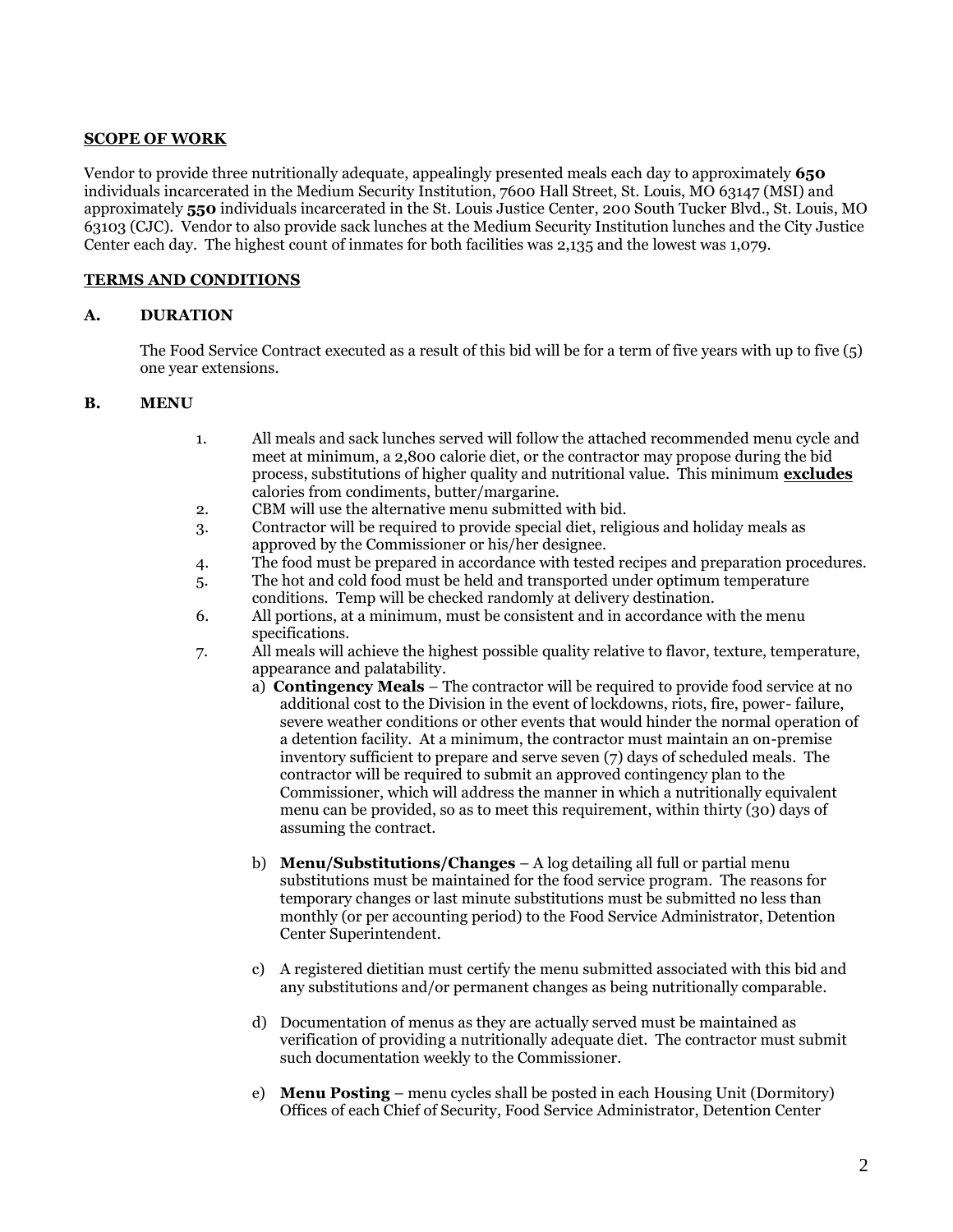Superintendent and each kitchen one (1) week in advance of its use. All menu changes will be posted prior to the meal being served or as soon as possible but no later than that same day.

- f) **Therapeutic diets** Therapeutic or restricted diets must be available upon medical authorization. Specific diets must be prepared and served to inmates according to the orders of the attending physician or dentist, or as directed by the responsible health authority official. Medical diets, verified by a registered dietitian, must be specific and complete and will be furnished in writing to the contractor. Restricted diets must conform as closely as possible to the food served other inmates. The source book to be used is the Simplified Diet Manual with Meal Patterns, Fifth Edition, published by the Iowa Dietetic Association in 1984 or comparable updated source, which will be subject to the approval of the Commissioner. Medically prescribed nourishments (such as Sustacal or Boost) and snacks must be served upon request.
- g) **Religious Diets** Religious diets must be approved by the Chaplain and will be submitted in writing to the contractor. Religious diets should be simple and conform as closely as possible to the food served other inmates. However, religious diet requests and/or times they are served may increase for or during specific religious holiday periods.
- h) **Vegetarian Diets** Vegetarian diets must be provided to all inmates who request and have them approved by the Commissioner or designee.
- i) **Community Service Work Crews** Contractor will provide sack lunch consisting of sandwich, dessert and beverage portions. The number required each meal shall be reported.
- j) **Detainee Intake Hot Meals** Hot meals will be served three times each day at the CJC. CJC staff will provide the contractor with meal count as far in advance as possible. Meals must be provided that will conform to the diet types listed in Sections f, g and h above.
- k) **Menu Certification** Menus must be reviewed and certified by the Contractor's Registered Dietitian as adjusted for age, sex and activity according to the Recommended Dietary Allowances (RDA) stated by the National Academy of Sciences. In addition, the menus must conform as closely as possible to the United States Department of Agriculture (USDA) guidelines for food composition, especially those relative to the amount of fat, cholesterol, sodium and dietary fiber. Toward that end, the menus proposed must contain no more than 5,000 mg. Sodium and 30 percent fat. The contractor must provide the Commissioner written certification of this review for each cycle menu prior to implementation.
- l) **Sack Meals** Special Sack meals must contain approximately one-third of the minimum daily nutrition requirement.
- m) **Daily Calorie Requirement** The minimum daily average calorie requirements per week for all (not including therapeutic/medical diets, condiments, butter/margarine) Division of Corrections inmates shall be 2,800 per inmate.
- n) With respect to the menus, all food portion sizes shall be the cooked weight or shall be specifically identified as raw weight. Meat portions in casserole or combination dishes must be listed. All portions must be listed on the menus which are submitted in the proposal response. They must include the number and portion size of condiment package/serving that will accompany each meal. Portioning will be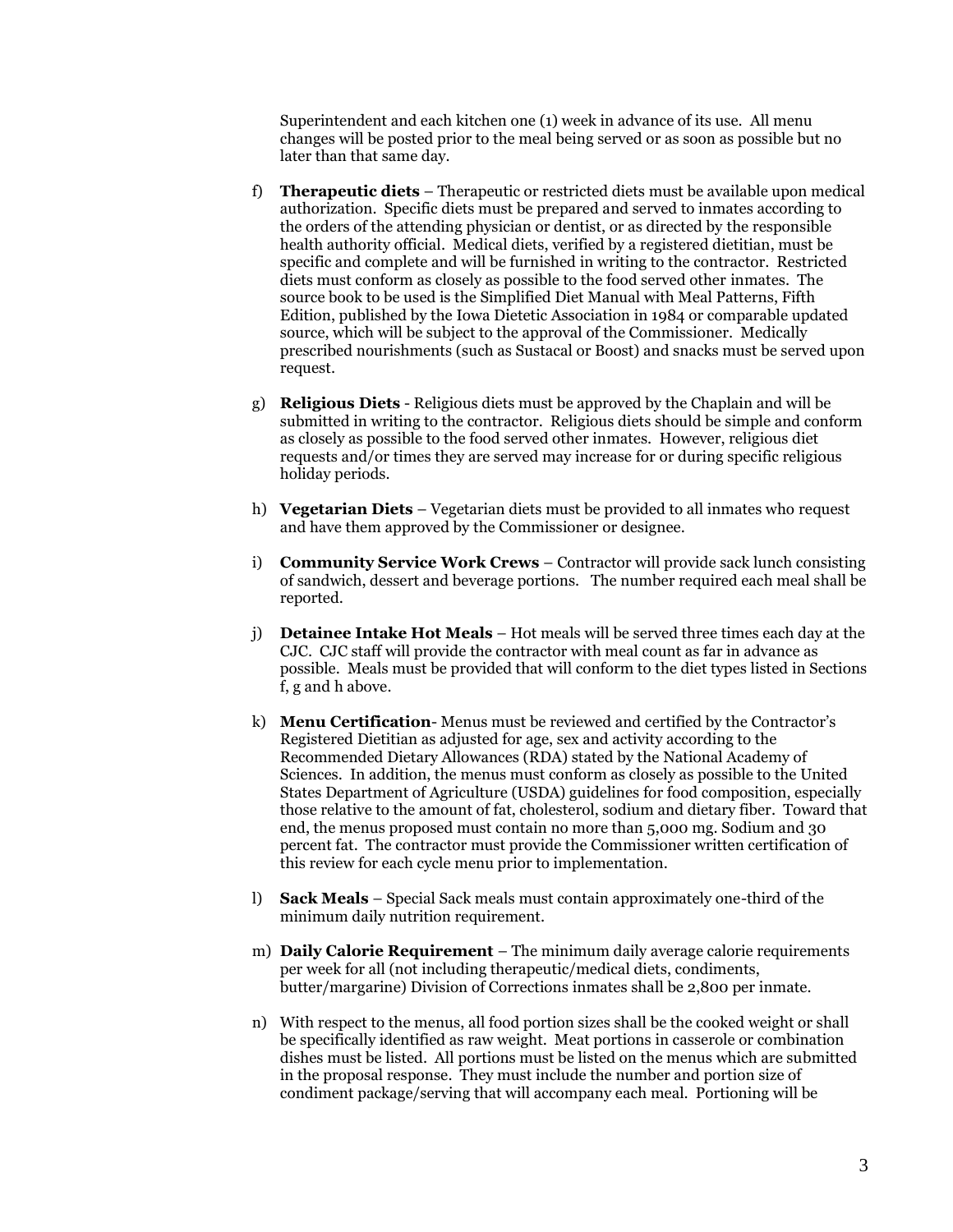actively supervised by the contractor to ensure that each inmate receives no less or more than the portions specified.

- o) All chilled food must be served at no more than 40 degrees F and hot food at no less than 140 degrees F and no higher than 180 degrees F.
- p) Nutritious food service shall be provided on a daily basis, three times per day in accordance with all applicable American Correctional Association, National Academy of Science, Federal, State and local guidelines, laws and regulations.
- 8. Menus (including special diet menus) will be prepared and distributed at least one week in advance of service; substitution will be noted on an as-served menu and will be of equal nutritional value. All substitutions from the attached menu cycle must be approved by the Commissioner or his/her designee.

The contractor shall provide individually packaged condiments of the following items: Mustard, ketchup, salt, pepper, hot sauce, butter, sugar or sugar substitute, and non-dairy creamer.

### **C. FOOD SERVICE SUPPLIES**

The contractor shall be responsible for the maintenance/replacement of any and all supplies necessary to maintain a food service operation, including the purchase of a new tray delivery service.

The contractor shall provide at its cost all disposable paper, plastic or other serving plates, cups, napkins, spoons and other eating utensils, etc.

The contractor shall provide serving dishes and/or trays that are appropriately sized for the meal being served.

The contractor is to supply hand soap, paper towels and toilet tissue for all staff and inmate restrooms and hand washing sinks in the kitchen.

These trays will be used to serve inmates at both MSI and CJC. The contractor must provide:

### **1,500 insulated food trays 10 food tray delivery carts**

**Food tray drying racks – sufficient to accommodate 1,500 food trays. These will replace all existing trays.**

**Specification:** Cortech/X-Tray Insulated/Tray Brand/Model

> Cortech/Chuckwagon/Cart Brand/Model

#### **D. USE/MAINTENANCE/REPLACEMENT OF CITY OWNED EQUIPMENT**

- 1. The City, prior to purchase or installation of food service equipment, shall approve any equipment additions to the kitchen or replacements of equipment during the term of this contract. The contractor shall warrant that it will take all reasonable and prudent measures necessary to assure the Division that City owned equipment is being properly used and maintained.
- 2. The contractor shall replace all equipment more than two (2) years old. The contractor shall be responsible for the maintenance/replacement of any and all equipment necessary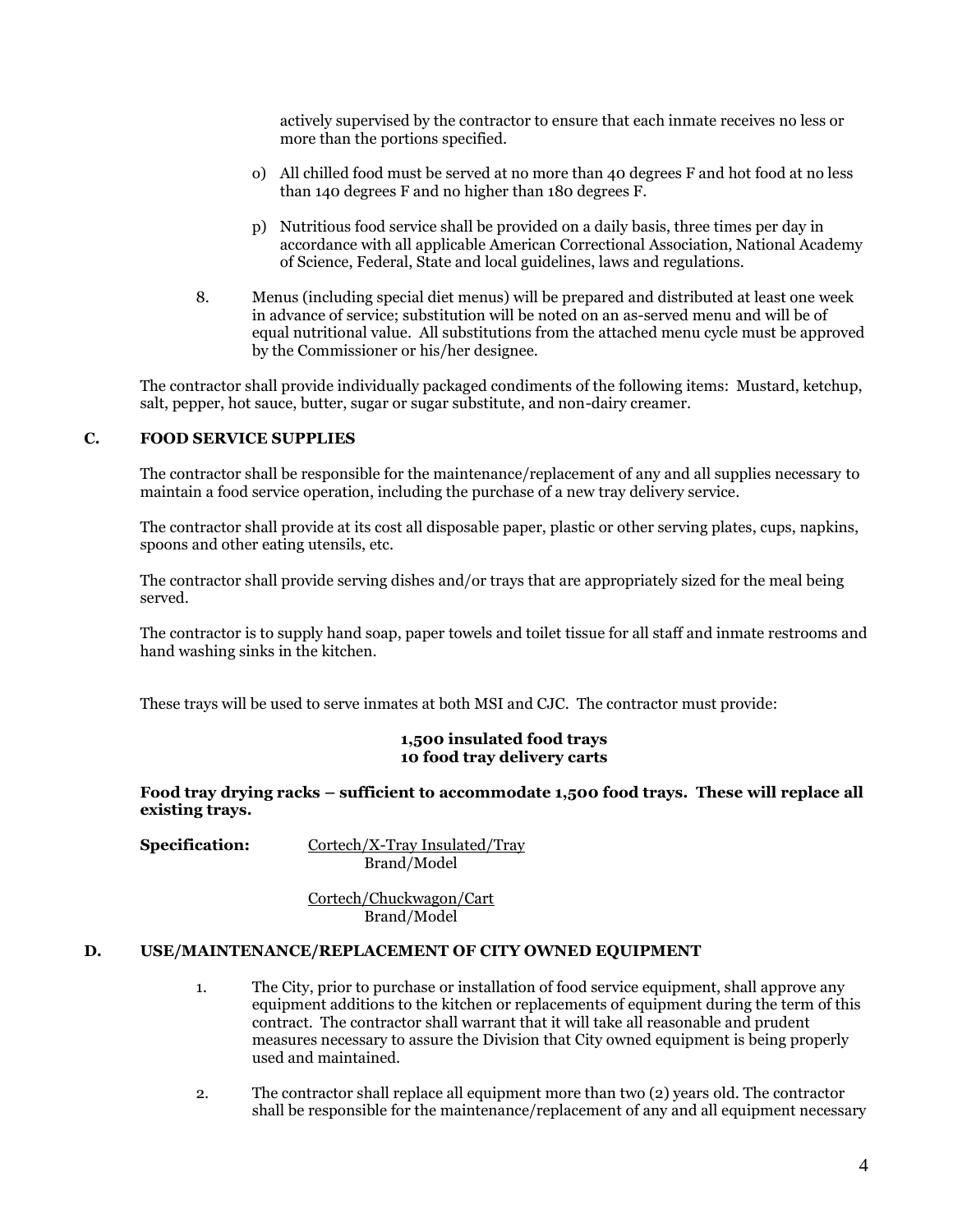to maintain a food service operation, including purchase and replacement of all food service carts.

- 3. The contractor shall provide preventative maintenance and repair contracts on all food service equipment (to include meal transport carts). The contractor is to keep a separate record of maintenance and repairs for each piece of equipment and to provide a written report and relevant documentation at least quarterly as to what preventative maintenance/repair have been performed on each piece of equipment.
- 4. The contractor and the Division's representative shall jointly inventory, at least semiannually, all equipment under the contractor's direct control. As part of this inventory, a general assessment as to the condition and expected useful life of each item will be made. The contractor will be liable for the replacement cost for all unaccounted items.
- 5. The City shall provide and service all utility systems running to and from the kitchen area.
- 6. The contractor will be responsible for all maintenance and repair to any and all items placed in, attached to or made a part of the kitchen facility.
- 7. If kitchen repairs are needed as a direct result of problems with utilities, the contractor will provide written notice to the Corrections Commissioner or designee; for example, should a plumbing problem because the absence of steam to the kitchen, the City shall repair the plumbing problem. No fixed equipment expenses will be incurred without written approval by the Corrections Commissioner or designee.
- 8. The contractor will assume responsibility for the preventive maintenance and internal/external steam cleaning of the kitchen hood ventilation and stack system four times annually at its expense. Grease traps will be serviced four (4) times annually as a minimum, more often if required. All work must be performed in accordance with manufacturer's standards.

# **E. CONTRACTOR EMPLOYEE SELECTION AND IDENTIFICATION**

- 1. The contractor shall employ a full time Chief Cook who is ServSafe Certified with training and four (4) years experience in managing and supervising food service operations and an adequate support staff to ensure meal preparation and services as described in this document of which no less than 50% are ServSafe Certified.
- 2. A certified health report, criminal record check and prior work history for each prospective employee shall be reviewed by the Commissioner or his/her designee prior to placement at the facilities. Costs associated with the reports are the sole responsibility of the food service provider. Those employees found to have felony convictions or outstanding felony/misdemeanor warrants will be denied access to the facilities.
- 3. The contractor shall provide laminated picture I.D. cards for all employees who report to work at the division's facilities as their duty station. The I.D is to be worn at all times while on the facility premises.
- 4. The Corrections Commissioner or designee will be involved in the final selection process of non-supervisory applicants.
- 5. All employees of the contractor will be required to submit to a drug screen by a health care provider at the contractor's expense prior to assignment to the facility. The results of drug screen shall be provided to the Corrections Commissioner or designee prior to the assignment of said employee.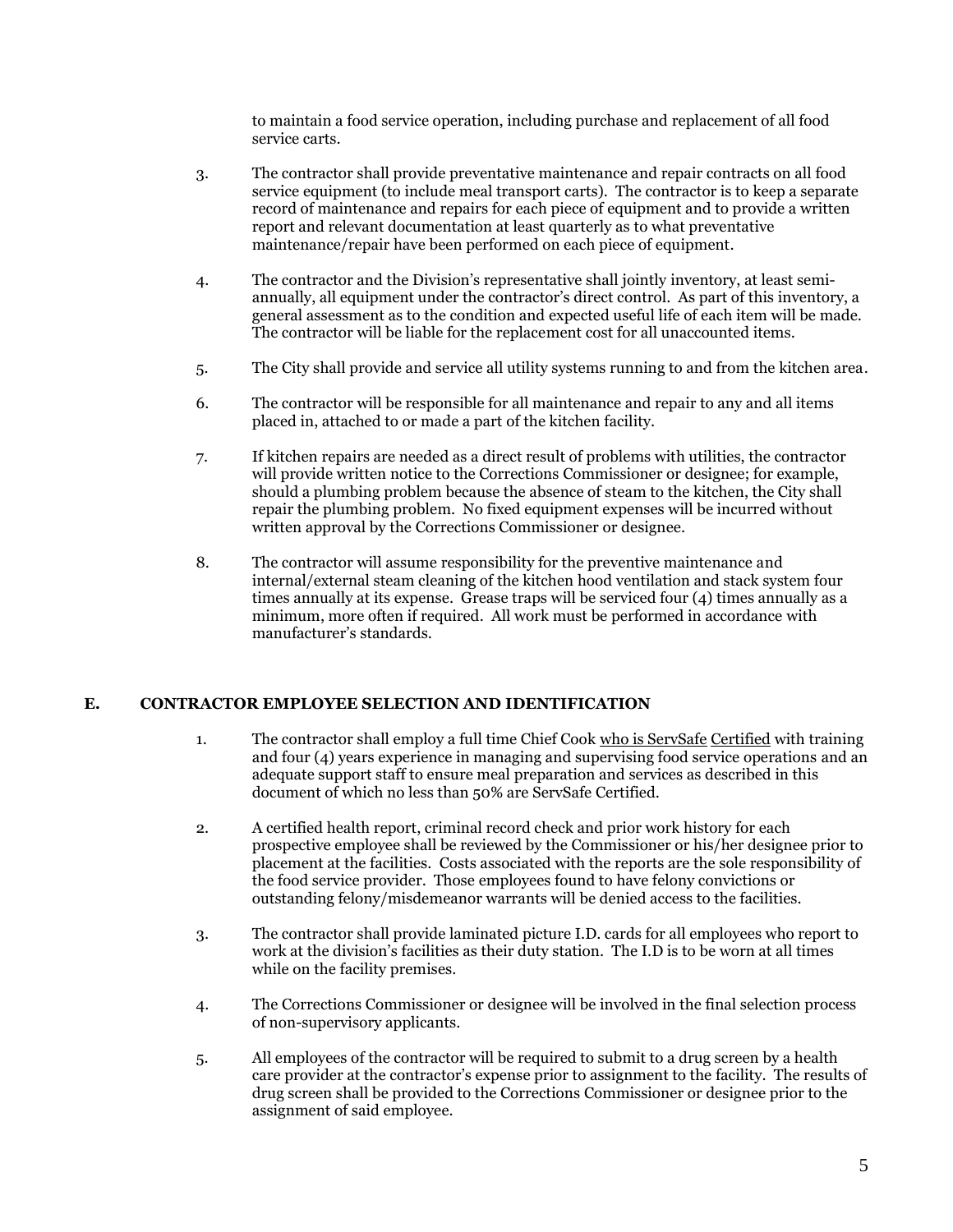- 6. All employees of the contractor assigned to a division facility will be required to submit to a drug and/or alcohol screening by the Corrections Commissioner or designee if there is a reasonable suspicion to require an employee to submit to a screening at any point during the length of the contract. Refusal of the employee to submit to a screening shall result in the removal of the employee from the facility on a permanent basis.
- 7. All employees of the contractor assigned to any of the facilities shall provide a certificate of good health annually.
- 8. At a minimum, a qualified health care provider shall examine contractor employees to ensure all employees working in the food service area are free from transmittal disease in accordance with the City Health Department requirements regulating restaurant and food service employees. The examination is to ensure freedom from diarrhea, skin infections, and other contagious or food-transmittal illness. Vaccination for Hepatitis A is required with documentation on file.
- 9. Food handlers are to be monitored daily by staff and are required to comply with standard personal hygiene requirements including freedom from open or infected wounds, maintaining clean hands and fingernails by washing hands after using toilet facilities; and using clean clothing, hair nets and caps at all times.
- 10. The contractor must staff its operation with the optimum number of employees at all times for the proper supervision of inmate workers and efficient operations of the facility. (Detailed staffing charts showing scheduled hours for each person by position must be submitted). The Corrections Commissioner must approve any subsequent reduction in the total number of hours.

# **F. PURCHASING**

- 1. Unless the contractor can prove that different specifications can meet the minimum nutritional and caloric count standards included herein, all food purchased for use under this contract shall meet at least the following minimum specifications:
	- Beef, veal and lamb shall be of at least USDA Grade B. The fat and/or soy content of all ground meat products to be used cannot be in excess of 20 and 6 percent respectively. All breaded products must have a product weight of 3 oz. before breading. Pork shall not be served.
	- Poultry shall be at least USDA Grade B. Chicken quarters can be no less than 8-oz. raw weight. Legs or thighs must be 6-oz. minimum raw weight. All breaded products must have a product weight of 3 oz. before breading.
	- Canned fruits and vegetables shall be at least USDA Grade C (or standard)
	- Frozen fruits and vegetables shall be at least USDA Grade B
	- Fresh produce shall be at least USDA No. 2. Some minimum counts are as follows:

| Oranges | 138            |
|---------|----------------|
| Bananas | $3-4$ (Petite) |
| Pears   | 90-100         |

The contractor may serve comparable portions of other fresh fruits.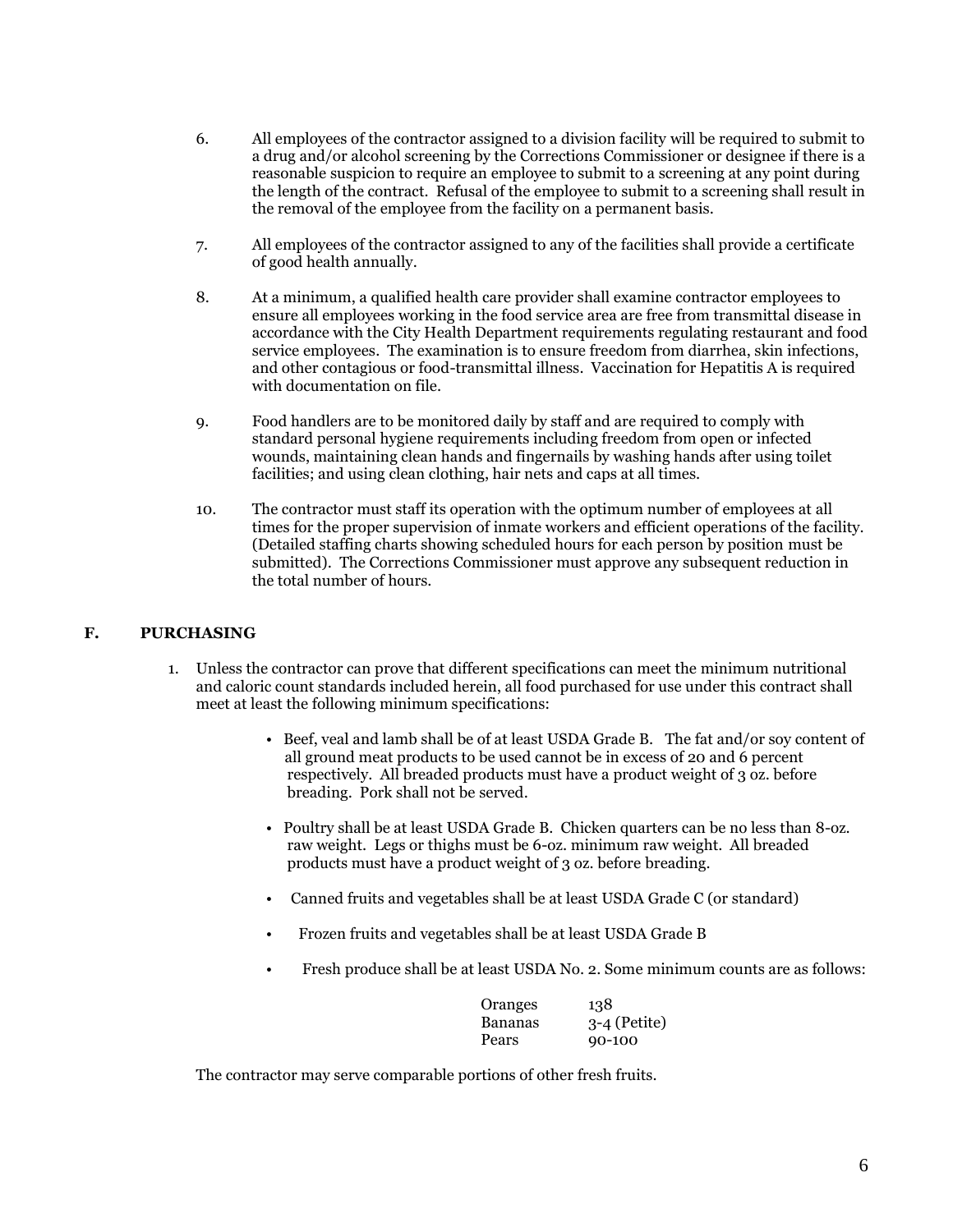- Dairy products shall be at least USDA Grade A. (Butter may be substituted for margarine when it is a commodity item) 1% fresh milk fortified with Vitamins A and D shall be served as a beverage. Dry/powdered milk may be used in cooking/baking.
	- Eggs shall be at least USDA Grade B medium.
	- If available, fresh fish and seafood are preferred. Frozen fish and seafood must be a nationally distributed brand, packed under continuous government inspection. All breaded products must have a product weight of 3 oz. before breading.
	- Bakery products A minimum of 60 percent whole grain products must be used. Day-old breads may be purchased but must be used within 48 hours or frozen until time of use.

The contractor shall not purchase "second market" and/or distressed food items.

2. The contractor will supply and provide coffee, cream and sugar for administration and additional food and beverages for correctional officer training academy graduations upon written notice of the Division of Corrections.

### **G. INSPECTION OF CONTRACTOR AREAS AND RECORDS**

- 1. The City shall utilize the Corrections Commissioner or designee as the Food Service Administrator, shall have the right and authority to:
	- a. Inspect such food to determine compliance with the specifications and reject food not meeting such specifications.
	- b. Approve menus so as to ensure compliance with the Division of Corrections meal requirements, and to withhold payment for meals not meeting prescribed requirements or deviating from authorized menus.
	- c. Inspect at any reasonable time the contractor's food preparation, packaging and storage areas, food containers and vehicles used in transporting food to determine the adequacy of the contractor's cleaning, sanitation and maintenance practices.
	- d. Determine the adequacy of the contractor's food storage and record keeping practices so as to ensure proper documentation, and in connection therewith, to have ready access to related food and inventory control records.
	- e. Authorize variations in menus if in compliance with contract as awarded.
- 2. Food Service records shall be maintained to reflect the following:
	- a. Planned menus; served menus; nutritional analysis of meal program; daily inspections for vermin infestation, sanitation, water temperature ad quality, freezer temperature, etc; required City Health Department inspections and test.
	- b. Regular surveys of the eating habits of the facility populations.

# **H. INMATE LABOR**

The Contractor shall employ staff and inmate food service workers to deliver food service to the inmate population under the jurisdiction of the Corrections Division. The Contractor will closely supervise,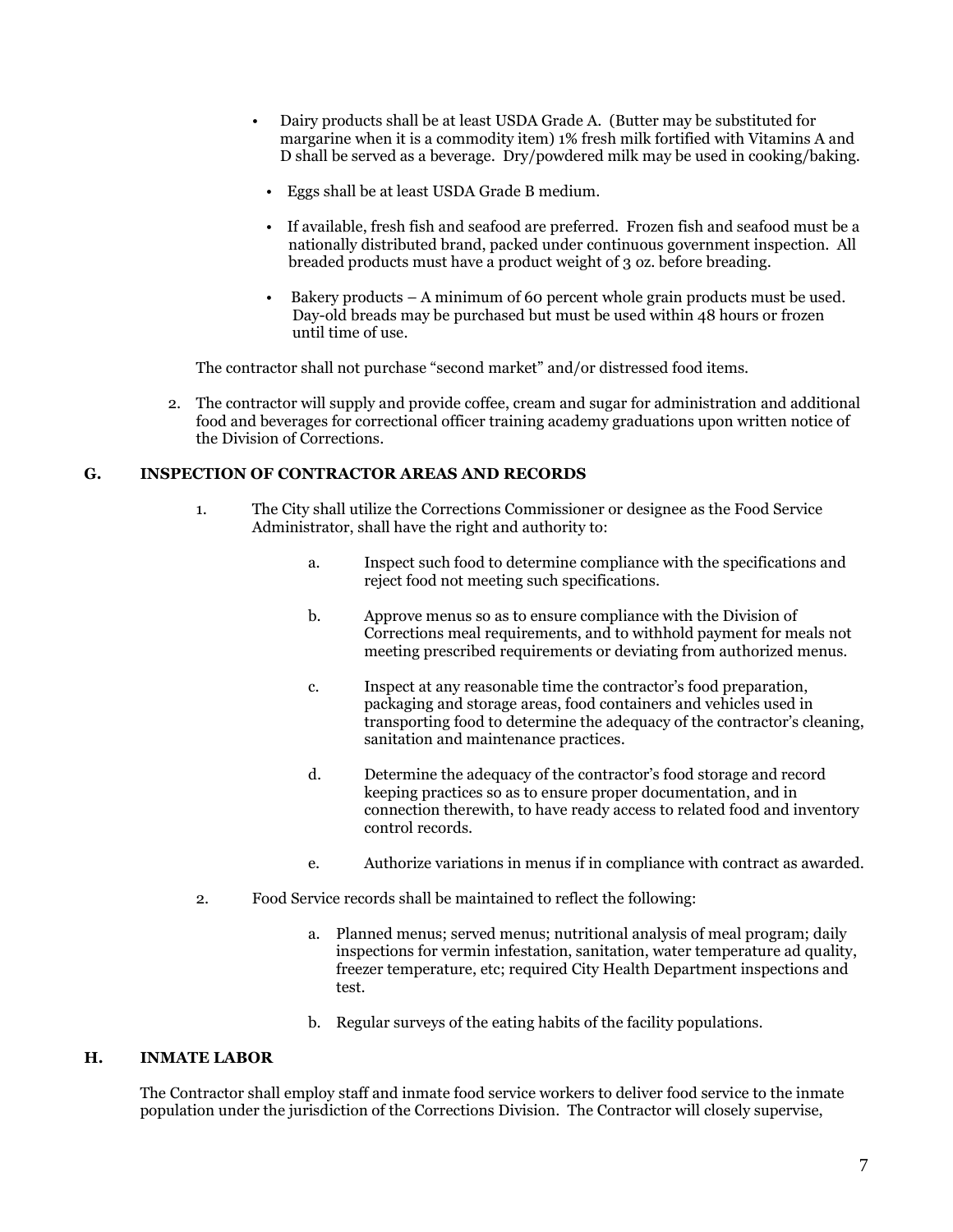properly train and employ inmates provided by the Division to work in the facility kitchens. Inmates shall be trained and receive On the Job (OJT) Certificate for hours worked up to and including ServSafe Certification. The Division will maintain the inmate payroll records and individually pay the food service workers. The Division will invoice the Contractor for all inmate labor each calendar month. The Contractor will reimburse the Division for the food service inmate payroll monthly. The inmate food service worker pay is \$2.00 per day. The Division will provide food service workers at staffing levels agreed upon by the Detention Center Superintendent, Corrections Commissioner and the Contractor. The Division will provide proper health screening and vaccinations for all inmate food service workers.

# **I. PROVISION OF MEALS**

- 1. **MSI** Cafeteria style in a dining room like area. Most of the inmates will eat 21 meals per week (3 meals, 7 days per week) in groups of a maximum of 120 inmates starting at approximately 6:00 a.m. for breakfast, 11:00 a.m. for lunch, and 5:00 p.m. for dinner. Certain inmates who are part of the confined population at MSI will be served in the living area. This represents at least 25% of the population. Prospective contractors should make arrangements to inspect the facilities to determine any equipment needs.
- 2. **CJC** All inmates are to be fed in their living areas. Trays are distributed by Correctional Officers on thermal trays. Arrestees will be served in the Intake Area. The serving times shall be the same as MSI.
- 3. The contractor must use whatever equipment and means necessary to hold both the hot and cold food at optimum temperatures until the service period has been completed.
- 4. The contractor must implement a serving line control program, which will prevent inmate workers from providing more or less than the prescribed portion for the inmates being served.
- 5. "Lockdown" inmate meals are to be portioned into "clam shell" Styrofoam meal containers. Portioning must be actively supervised by the contractor. As many as 112 inmates can be in this status.
- 6. The contractor shall prepare all meals on site in the City facilities or as otherwise provided in this agreement.
- 7. The City shall provide accurate and timely orders for inmate and correctional officers/staff meals.
- 8. The City shall provide adequate work space including ingress and egress to all production and storage areas.
- 9. City will pay for meals ordered/served, although the number of prepared meals will be based upon population. Vendors should coordinate with the Commissioner or his/her designee the preferred time of day to notify the kitchen manager of the population count for each meal. Actual counts are conducted three (3) times daily.
- 10. Staff wishing to eat will be responsible for the purchase of their own meals as set by facility policy.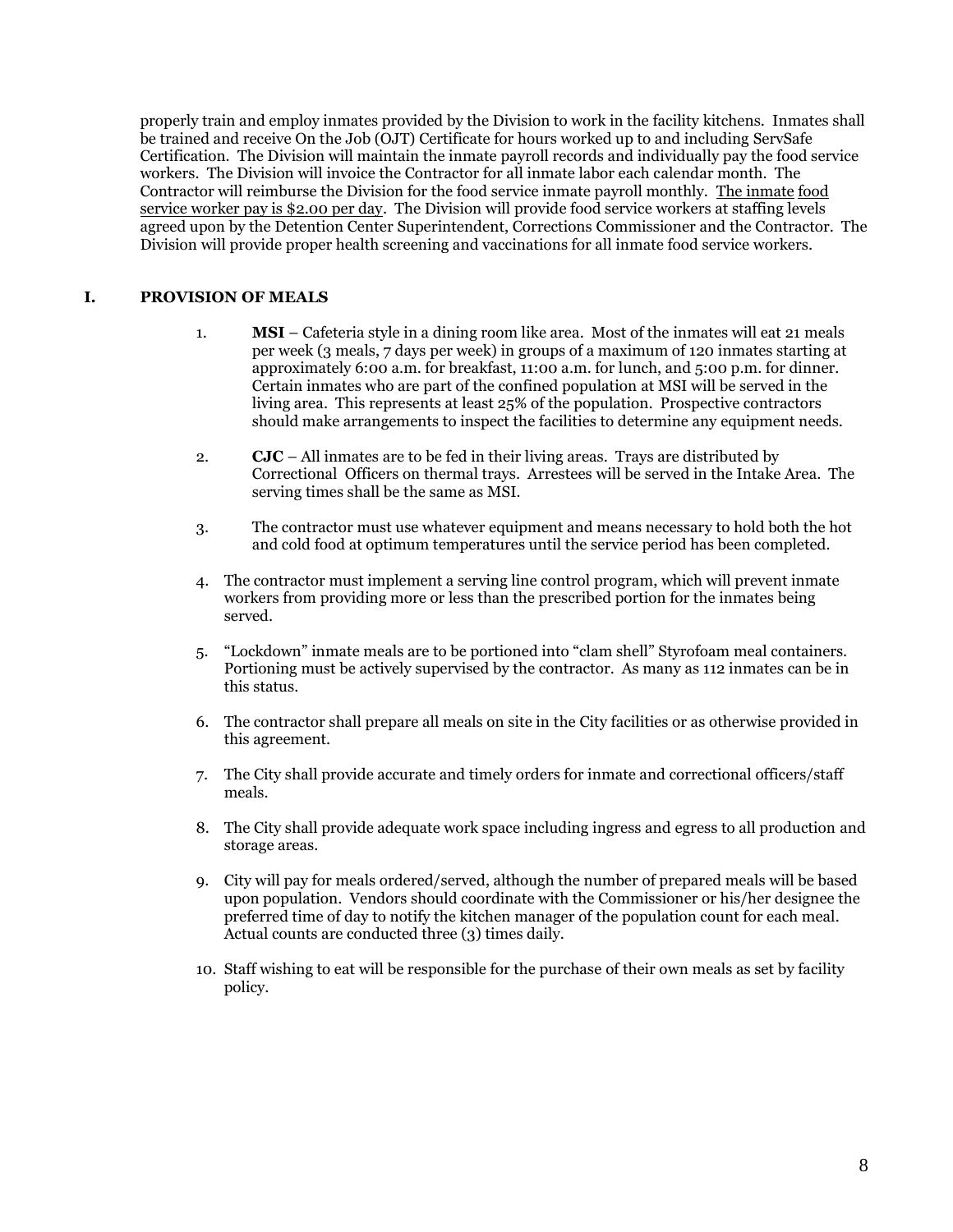# **J. PARKING AND DELIVERY FACILITIES**

City parking facilities are not available for food service contactor's use. All commodity deliveries by common carrier or contractor vehicle will be on space-available basis. Contractor will ensure all deliveries are made by vehicle consistent with space available, i.e., CJC Box Truck. No delivery vehicle shall park on public roads.

# **K. SUBCONTRACTOR/ASSIGNMENT OR SUBLETTING**

The contractor shall not subcontract/assign or sublet any portion of the food service operation, without prior written consent of the City's Supply Commissioner.

# **L. LIQUIDATING DAMAGES**

- 1. The contractor shall be responsible for furnishing all commodities and services as offered in the bid, including prices, delivery within the time specified and meeting all specifications.
- 2. Failure to satisfactorily perform any of the above shall result in the City acquiring like commodities or services from other sources, charging the original contractor as liquidated damages, any excess costs, damages or administrative cost, occasioned there by.

# **M. INDEMNIFICATION AND INSURANCE**

- 1. The contractor shall indemnify, defend and hold harmless the City against all damages to persons and property which may arise out of the operations or work included or undertaken in performance of this contract, including all claims for personal injuries and property damage and losses, costs, attorney's fee or judgments which may arise out of any claim against the City, its officers, agents and employees.
- 2. The contractor shall secure sufficient insurance to protect itself and the city against all hazards as enumerated herein. The contractor shall provide the City with certificates of insurance's showing the City as an additional named insured, in the categories listed below. The City shall receive such certificates prior to commencement of food service operations by the contractor

# **N. LOCAL AND STATE REQUIREMENTS**

The contractor shall comply with all applicable State and Local Laws and Ordinances.

# **O. ADDITIONAL REQUIREMENTS**

- 1. The contractor will be available to provide food for special events and other related Division functions. The contractor should not proceed with such functions without written authorization from the Corrections Commissioner or designee.
- 2. The contractor will provide provisions to the administration office to include coffee, creamer and sugar on a regular basis, and cookies, chips, tea, etc., for meetings on request. This request may be made by the Corrections Commissioner or designee.
- 3. In addition to the meals noted above, CJC and MSI inmates will require meals to be served to accommodate special time requirements.
- 4. The contractor must have had prior correctional institution experience or similar institution experience.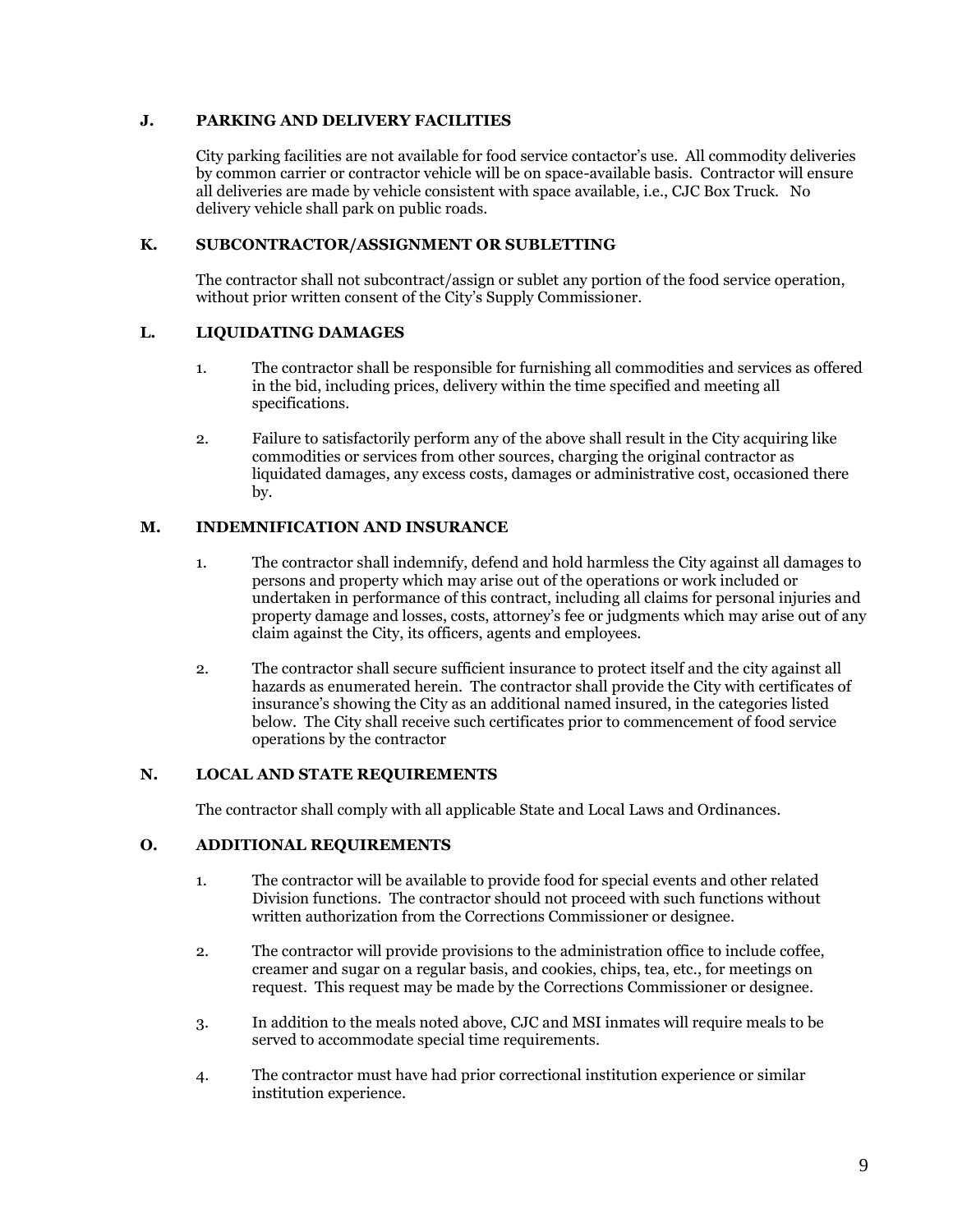- 5. The contractor shall remove all recyclables and trash to the appropriate bins and compactor/dumpster. The contractor will ensure that garbage is removed whenever any trash containers are full, at the end of a meal period or at the end of the workday.
- 6. The contractor will be responsible for the cost and implementation of a regular monthly program for the extermination of rodents, vermin, and other unsanitary vectors in the kitchen and inmate dining room. All reports are to be forwarded to the Corrections Business Office.
- 7. The contractor must ascertain and notify the Corrections Commissioner in writing if any employee is related to or has or initiates an ongoing personal relationship with any inmate in the Division of Corrections facilities. It is the contractor's responsibility to require its employees to alert the contractor whenever a person, who is a relative or personal acquaintance of that employee, is admitted into the Division of Corrections.
- 8. The contractor will save samples of prepared foods/complete meals for a period of not less than 72 hours for testing in the event of an outbreak of food poisoning/contamination. Sample must be clearly marked as to the dates and times of preparation, service and storage.
- 9. The contractor is subject to and must pass inspections by the City Health Department.

# **P. TERMINATION OF CONTRACT**

- 1. The City of St. Louis shall have the right to immediately terminate the contract without notice if, for any reason, the contractor fails to provide continuous food service in any of the corrections facilities for a period in excess of 24 hours. In addition, this termination right will be enforced if the contractor is determined to be in consistent serious violation of health, sanitation and safety requirements by the Corrections Commissioner, the St. Louis City Health Department or other relevant agencies.
- 2. Failure by the contractor to correct any contract violation within five (5) calendar days after receipt of notice will be cause for immediate termination of the contract.
- 3. The Supply Commissioner (with recommendations of the Corrections Commissioner) reserves the right to terminate the contract upon 30 days written notice for any cause.

#### **Q. PENALTIES FOR NON AND PARTIAL PERFORMANCE**

 If after written complaints have been submitted to the contractor by the Corrections Commissioner and he determines that one or more substantial contract violations continue to occur, the Corrections Commissioner shall have the right to require the contractor to issue monthly billing credits commensurate with the value lost. Those violations considered substantial to the Corrections Division are presented as follows:

- 1. The contractor has failed to prepare all or portions of the meal using the specified recipe, ingredient amounts proportionate to the number of person to be served, improper storage techniques and other points directly related to adherence to serving the menu specified.
- 2. The contractor, through improper or inconsistent supervision, has failed to provide the specified portions to the inmates and/or staff.
- 3. The contractor has failed to adhere to its minimum purchase specifications.
- 4. The contractor has, through circumstances within its control, caused all or portions of a menu to become contaminated.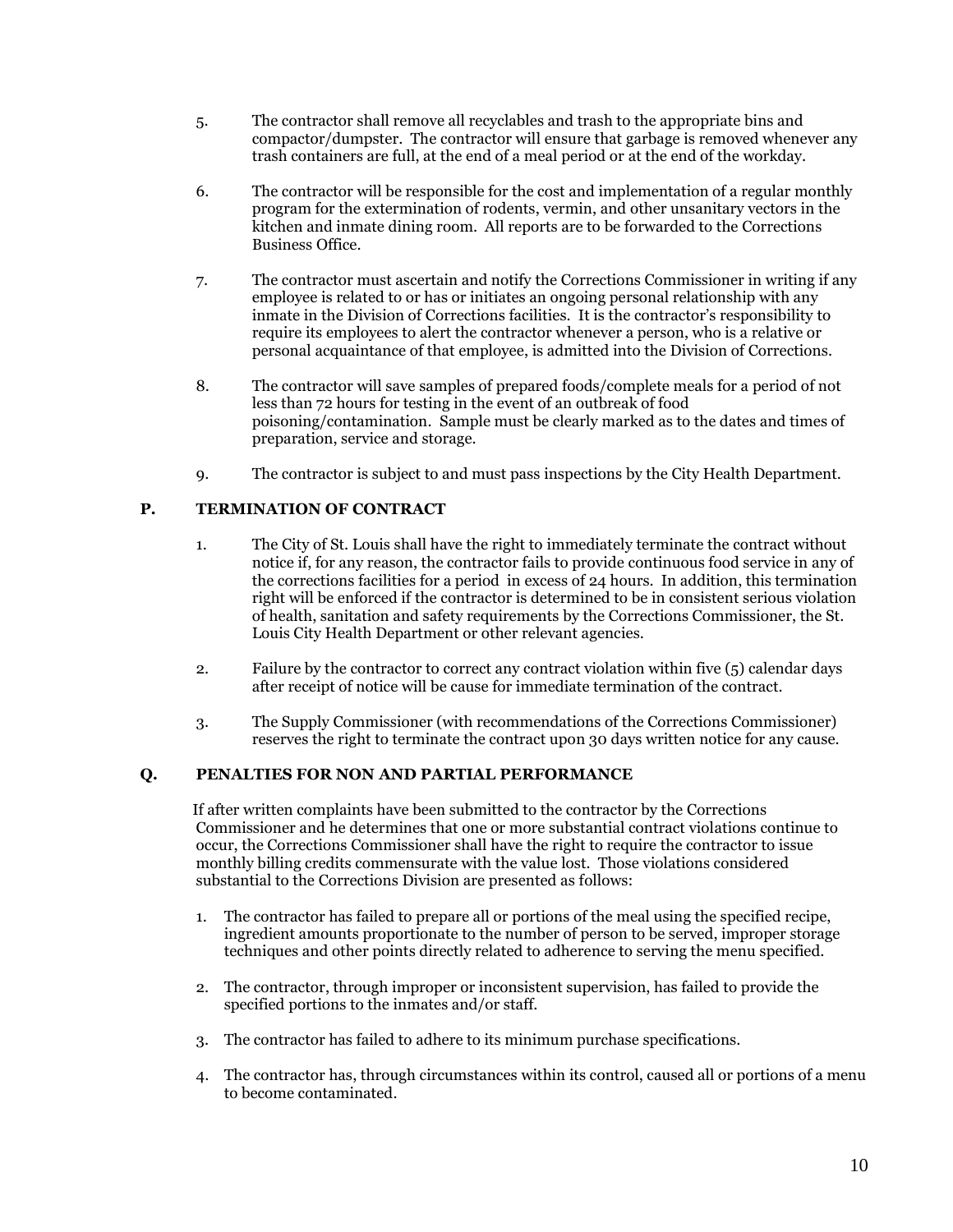- 5. The contractor has, through circumstances within its control, failed to serve the meal specified within 10 minutes of the scheduled time.
- 6. The contractor has, through circumstances within its control, failed to prevent any damage to City property, buildings or equipment and/or failed to properly maintain same.
- 7. The contractor has, through circumstances within its control, failed to provide active supervision of the tray/food cart delivery processes.

# **R. PROPOSAL REQUIREMENTS**

- 1. Operations
- a. How commodities will be purchased, received, handled and produced
- b. Procedures used in safety, sanitation, security, and training of contract labor
- c. Quality control methods and standards including, but not limited to, the method used to dispose of and/or remove meals served to ensure that said meals will not be served as future meals.
- d. Certified statement of nutritional adequacy of the menu prepared by a registered dietitian.
- e. The meals will meet or exceed dietary allowances as contained in the National Academy of Science's Recommended Dietary Allowances.
- f. Food should be from a fifteen-category grouping with daily allowances for each grouping.
- g. All ration allowances will be based on standard retail cuts for meats and fresh produce all canned foods are included as net weights.
- h. The Chief Cook will ensure nutritional standards are met through a system that includes: (a) annual review and documentation by a registered dietician of all menus served to ensure compliance with nationally recommended nutritional standards and (b) a quarterly documented comparison if the nutritional values of meals actually served with facility's standards and ration allowances, as to nutritional adequacy, menu planning effectiveness, meal service procedures, standard ration compliance and cost.
- i. Emergency contingency plan to provide meals to inmates, staff and emergency responders, and other designated personnel in case of water, steam and/or power failures, fire, flood, natural disasters, declaration of an emergency by the City Emergency Management Agency, Metropolitan Medical Response System, Federal Emergency Management Agency, Department of Homeland Security or other state and federal emergency response agencies. Contingency plans should be based on a 30-day reserve of foodstuffs. Vendors shall participate in emergency planning and emergency drills when required to do so by the Commissioner. Vendors are to submit a special seven-day emergency menu and cost per meal with bid. Plans should also offer means of supply from various vendors in the event of such an emergency.
- 2. Staffing
	- a. A proposed organization chart to be used at each facility.
	- b. The proposed Manger's resume.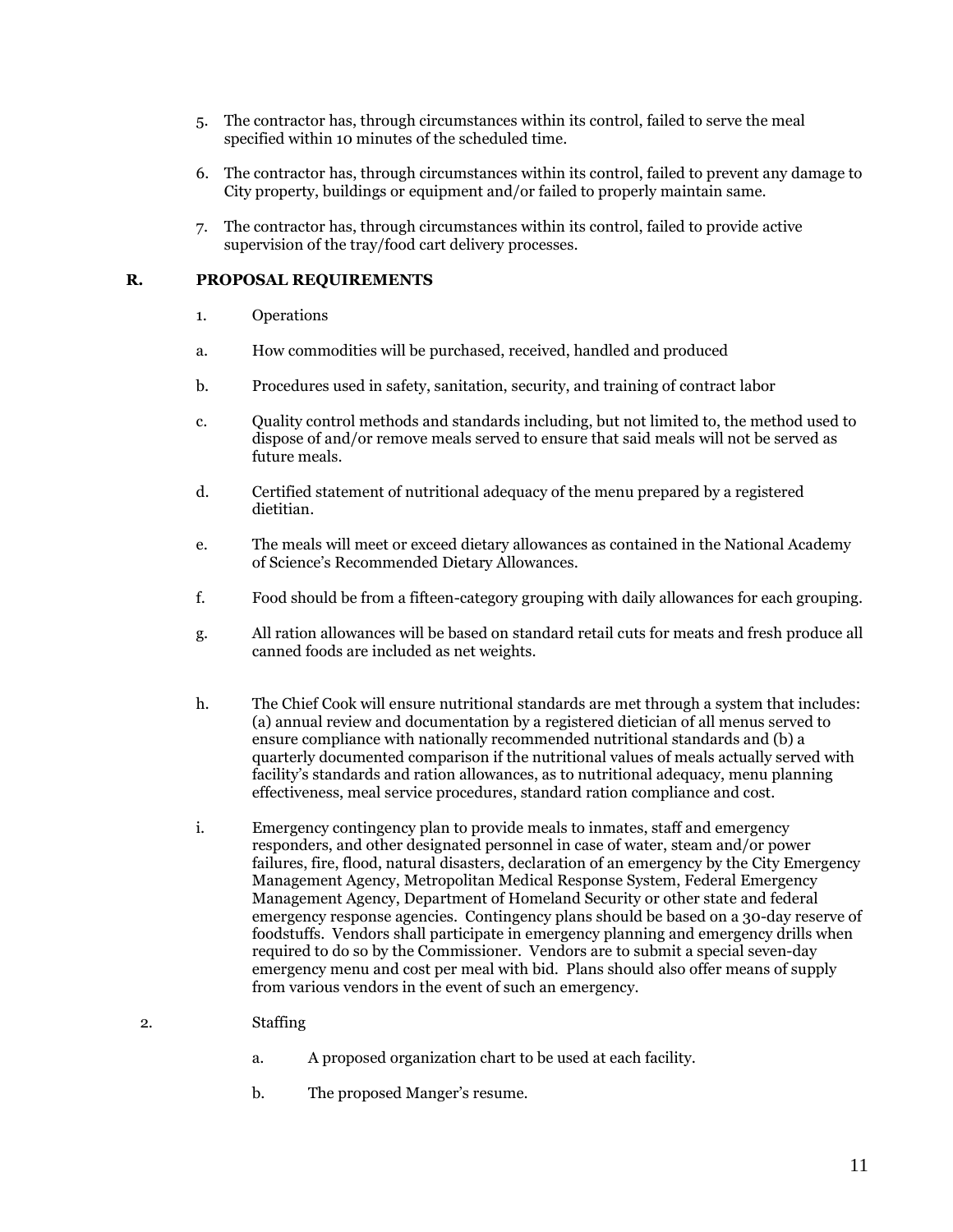- c. A list of minimum educational qualifications and/or work experience requirements for dietitians employed by the company.
- d. A list of minimum educational qualifications and/or work experience requirements for any and all employees assigned to work in the correctional facility.
- e. The method of supervision to be used by the District Manager and on-site Supervisor.
- f. Demonstrate training programs for management and provide course outlines.

#### **AFFIRMATIVE ACTION PROGRAM TO INSURE NONDISCRIMINATION AND FAIR EMPLOYMENT PRACTICES**

- 1. Contractor agrees that in performing under this contract he nor anyone under his control will permit discrimination against any employee, worker or applicant for employment because of race, creed, color, religion, national origin or ancestry. Contractor will take affirmative action to ensure that applicants are employed, and that employees are treated fairly during employment without regard to their race, creed, color, religion, national origin or ancestry. Such action shall include but not be limited to, his action to bar, employ, upgrade, or recruit; expel, discharge, demote, or transfer; layoff, terminate, or create intolerable working conditions; rates of pay or other forms of compensation; and selection for training, including apprenticeship.
- 2. Contractor, during his performance under this contract, will in all printed or circulated solicitations, or other advertisement or publication for employees placed by or on behalf of the contractor state that all qualified applicants will receive meaningful consideration for employment without regard to race, creed, color, religion, national origin, or ancestry. The contractor will not make any inquiry in connection with prospective employment which expresses directly or indirectly any limitation specification or discrimination because of race, creed, color, religion, national origin or ancestry.
- 3. Contractor agrees during his performance under this contract that should it be determined by the contractor or the City that he will be unable to conform to his approved positive employment program, submitted to determine eligibility under the fair employment practices provisions of the City Code, he will notify the Fair Employment Practices Division of the St. Louis Council on Human Relations, within ten days of such determination, as to the steps to be taken by the contractor to achieve the provisions of his program.
- 4. Contractor will permit reasonable access by the City to such persons, reports and records as are necessary for the purpose of ascertaining compliance with fair employment practices.
- 5. In the event of the contractor's noncompliance with the nondiscrimination clauses of this contract, or to furnish information or permit his books, records and accounts to be inspected, within twenty days from date requested, this contract may be canceled, terminated or suspended in whole or in part and contractor may be declared ineligible for further City contracts, for the period of one year, by the option of the City of St. Louis provided further, in the event this contract is canceled, terminated or suspended for a failure to comply with fair employment practices the contractor shall have no claims for any damages against the City.
- 6. Contractor further agrees that these clauses (1 through 6) on discrimination and equal opportunity practices in all matters of employment and training for employment will be incorporated by contractor in all contracts or agreements entered into with suppliers of materials or services, contractors and subcontractors, and all labor organizations, furnishing skilled, unskilled and craft union skilled labor, or who may perform any such labor or services in connection with this contract.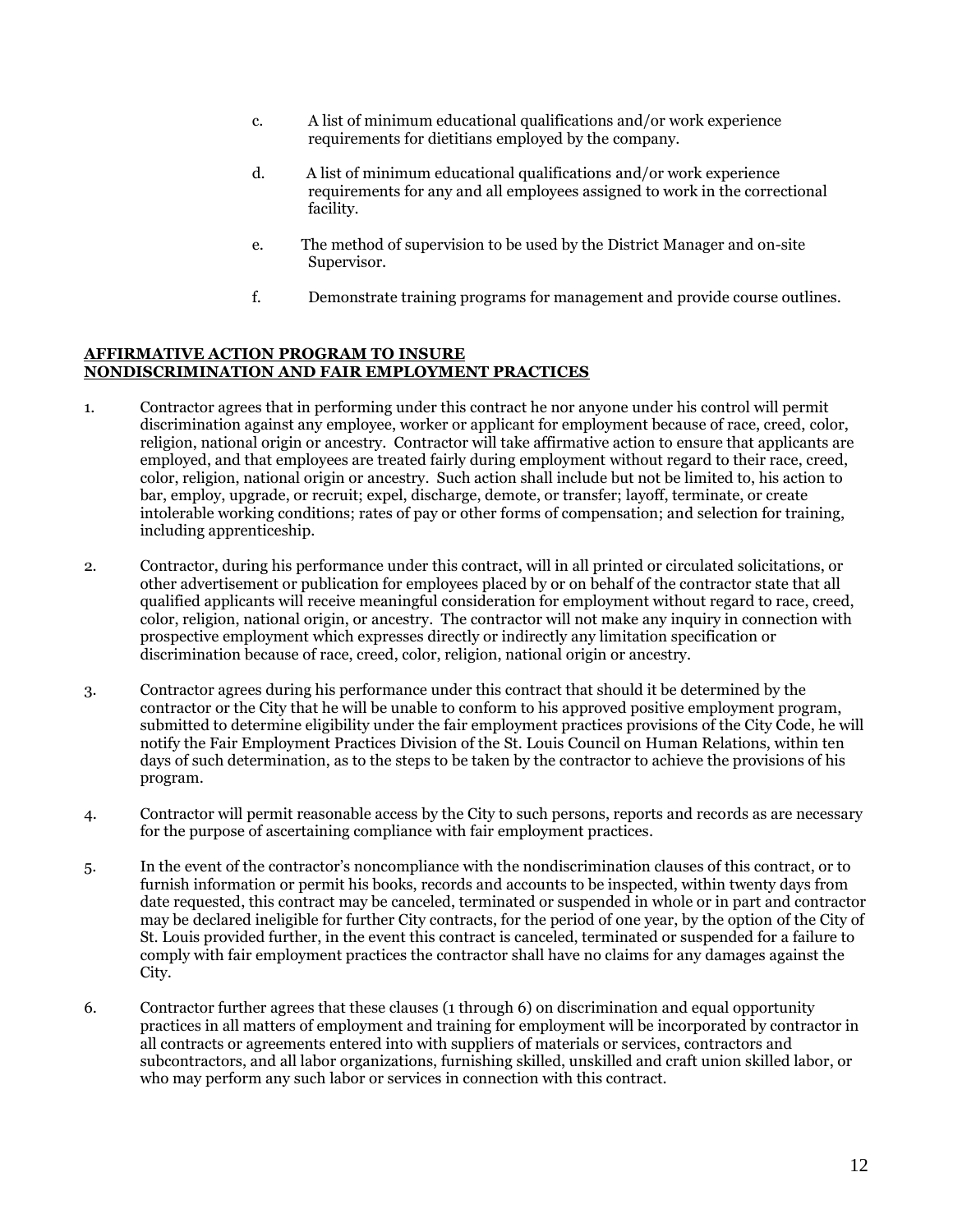7. Whenever the contractor is sued or threatened with litigation by a subcontractor, vendor, individual, group or association, as a result of compliance with the clauses  $#1$  through  $#5$  of these provisions relating to fair employment practices, such contractor shall notify the City Counselor in writing of such suit or threatened suit within ten days.

 $\Box$ 

### THE AMERICANS WITH DISABILITIES ACT

The City of St. Louis does not discriminate against persons with disabilities. The Americans with Disabilities Acts (ADA) prohibits discrimination based on disability. Vendors doing business with the City of St. Louis must comply with the Americans with Disabilities Act and provide necessary documentation of their compliance efforts as required by the Commissioner on the Disabled, Office of the Disabled. Right to Audit

The Contractor's "records" shall be open to inspection and subject to audit and/or reproduction during normal business working hours. A City representative may perform such audits or an outside representative engaged by the City. The City or its designee may conduct such audits or inspections throughout the term of this Contract and for a period of three years after final payment or longer if required by law.

The Contractor's "records" as referred to in this Contract shall include any and all information, materials, and data of every kind and character, including without limitation, records, books, papers, documents, subscriptions, recordings, agreements, purchase orders, leases, contracts, commitments, arrangements, notes, daily diaries, superintendent reports, drawings, receipts, vouchers, and memoranda, and any and all other agreements, sources of information and maters that may in the City's judgment have any bearing on or pertain to any matters, rights, duties, or obligations under or covered by the Contract. Such records subject to audit shall also include, but not be limited to, those records necessary to evaluate and verify direct and indirect costs as they apply to cost associated with this contract. Such records shall include any and all records that may have a bearing on matters of interest to the City in connection with the Contractor's work for the City to extent necessary to adequately permit evaluation and verification of:

Contractor's compliance with Contract requirements, compliance with provisions for pricing change orders, invoices or claims submitted by the Contractor or any of its payees.

The Contractor shall require all payees (examples of payees include sub-contractors, insurance agents) to comply with provisions of this article by insertion of the requirements hereof in any contract between the Contractor and payees. Such requirements to include flow-down right of audit provisions kin contracts with payees will also apply to Sub-Contractors and Sub-Contractors suppliers. Contractor will cooperate fully and will cause all Related Parties and all of Contractor's Sub-Contractors to cooperate fully in furnishing or in making available to the City from time to time whenever requested in an expeditious manner any and all such information, materials, and data.

The City's authorized representative or designee shall have reasonable access to the Contractor's facilities, shall be allowed to interview all current and former employees to discuss matters pertinent to the performance of this contract, and shall be provided adequate and appropriate work space, in order to conduct such audits in compliance with this article.

If an audit inspection or examination in accordance with this article discloses overpricing or overcharges by the Contractor to the City, the Contractor shall pay such funds due to the City within 15 days after completion of the audit and written notice by the Supply Commissioner of designee. If disclosed overpricing or overcharges by the Contractor are in excess of one-half of one percentage (.5%) of the total contract billings, the reasonable actual costs of the City's audit shall be reimbursed to the City by the Contractor. Any adjustments and/or payments which must be made as a result of any such audit or inspection of the Contractor's invoices and/or records shall be made within a reasonable amount of time (not to exceed 90 days) from presentation of City's findings to the Contractor.